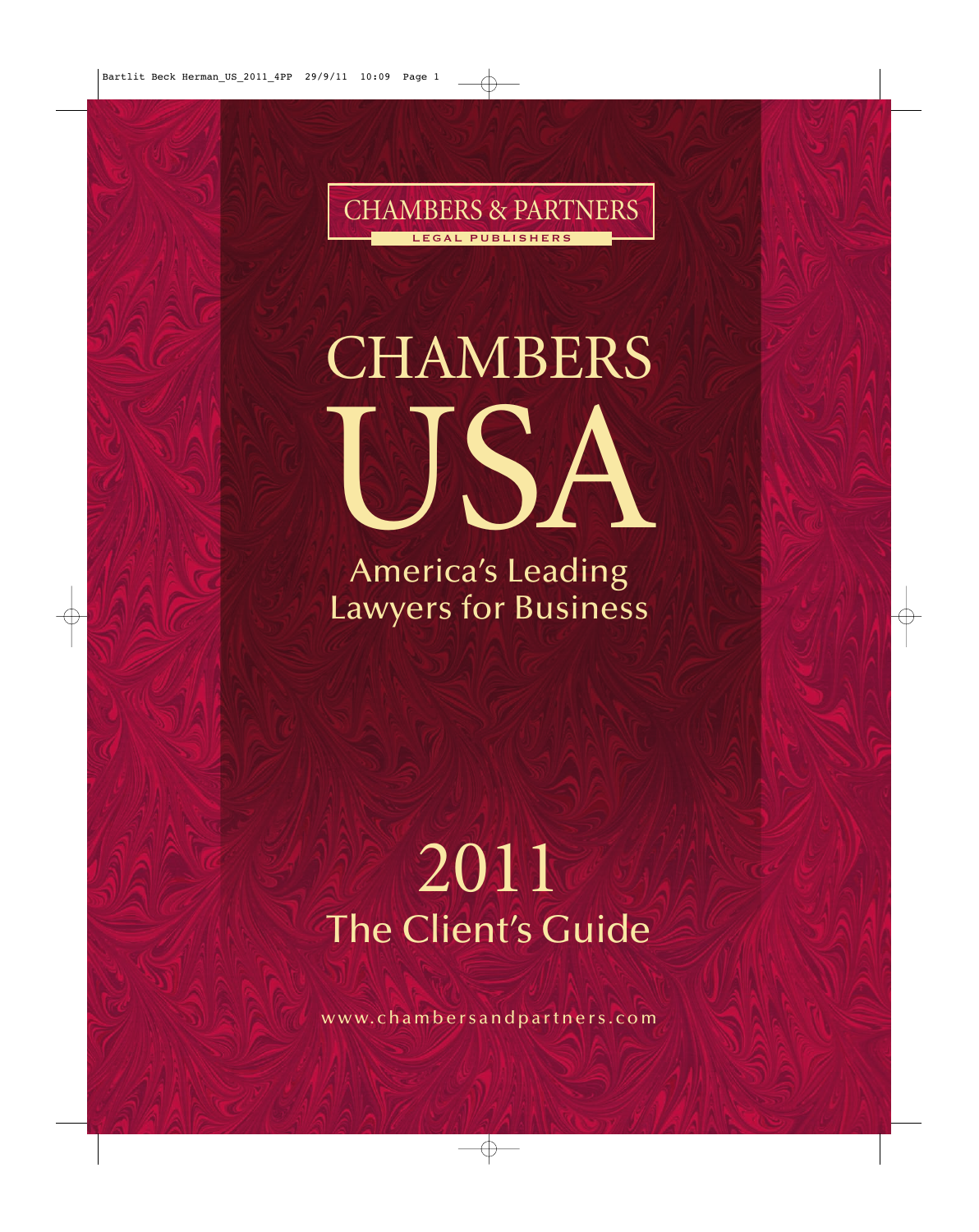## BARTLIT BECK HERMAN PALENCHAR & SCOTT

## **NATIONWIDE** is ranked in Chambers USA 2011 as follows:

#### LITIGATION TRIAL LAWYERS

#### Litigation: Trial Lawyers

Leading Individuals

Senior Statesmen **Bartlit Jr** Fred Bartlit Beck Herman Palenchar & Scott LLP

Band 1

**Beck** Philip Bartlit Beck Herman Palenchar & Scott LLP

#### Philip Beck

#### **Bartlit Beck Herman Palenchar & Scott LLP**

Philip Beck of Bartlit Beck Herman Palenchar & Scott LLP enjoys an excellent reputation across the skilled in handling disputes involving, among RICO and complex financial cases.

#### Fred Bartlit Jr

**Bartlit Beck Herman Palenchar & Scott LLP**

country, winning praise as *"a strong trial lawyer* LLP. Based in the firm's Denver office, he is recog*and skilled strategist."* The Chicago-based lawyer is nized nationally for his experience in antitrust, other things, product liability, mass torts, antitrust, other cases. He is deeply respected, with one *"Wonderful lawyer"* Fred Bartlit is a founding partner of Bartlit Beck Herman Palenchar & Scott white-collar crime, product liability, securities and source noting: *"He is my idol."*

#### PRODUCTS LIABILITY & MASS TORTS

| <b>Products Liability &amp; Mass Torts</b>                                                  |
|---------------------------------------------------------------------------------------------|
| <b>Leading Firms</b>                                                                        |
| <b>Band 2</b><br><b>Bartlit Beck Herman Palenchar &amp; Scott LLP</b>                       |
| <b>Leading Individuals</b>                                                                  |
| <b>Star individuals</b><br><b>Beck Philip Bartlit Beck Herman Palenchar &amp; Scott LLP</b> |
| <b>Band 4</b><br><b>Scott</b> Donald E Bartlit Beck Herman Palenchar & Scott LLP            |
| <b>Band 5</b><br><b>Hoeflich Adam Bartlit Beck Herman Palenchar &amp; Scott LLP</b>         |
| <b>Product Liability: Pharmaceutical</b>                                                    |

**Leading Individuals** 

Star individuals

**Beck** Philip Bartlit Beck Herman Palenchar & Scott LLP

#### Bartlit Beck Herman Palenchar & Scott LLP

Merck, Georgia-Pacific and Federal Signal.

**Sources say:** *"It is the hardest-working group I've ever seen, in addition to being really skilled lawyers."* **KEY INDIVIDUALS Philip Beck** is a standout product liability lawyer who has a commanding presence in the courtroom. Sources say: *"He is brilliant – one of the premier trial lawyers in thecountry."* **Donald Scott** has dedicated much of his time to representing NL Industries in lawsuits

**THE FIRM** Bartlit Beck has an incredible reputa-involving Dutch Boy lead paint products. tion for its trial expertise and ability to deal with He is also heavily involved in the representation of complex, high-profile litigation. Sources particu-AstraZeneca in Seroquel litigation. **Adam**  larly commend the group's hard-working **Hoeflich** is experienced in handling a broad range approach and accessibility. It has recently been of products issues and mass torts. He is currently engaged in work on behalf of DuPont, Bayer, lead counsel for Bayer in the high-profile lawsuits relating to its oral contraceptives YAZ and Yasmin.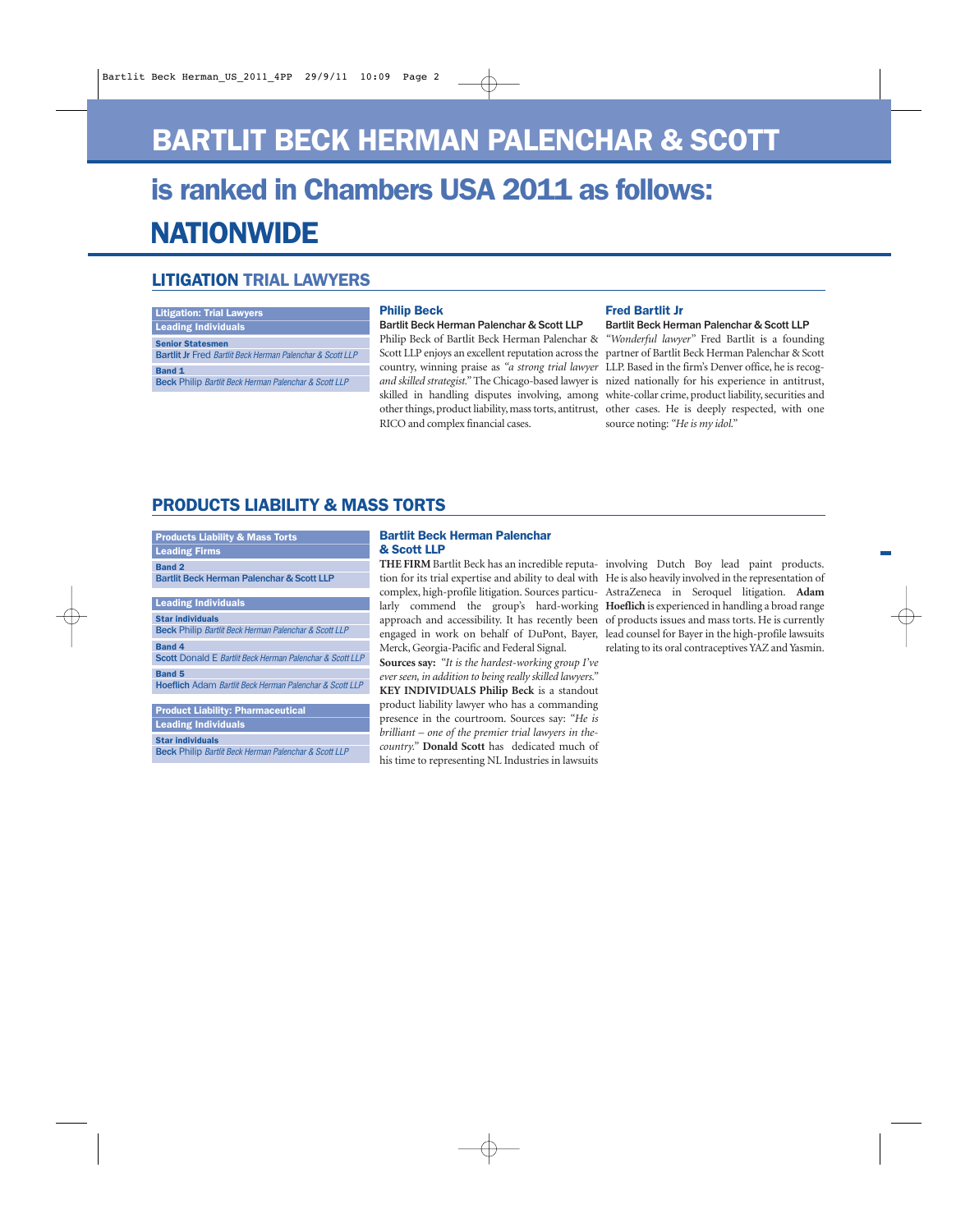## ILLINOIS

| <b>Litigation: General Commercial</b>                                                       |
|---------------------------------------------------------------------------------------------|
| <b>Leading Firms</b>                                                                        |
| <b>Band 1</b><br><b>Bartlit Beck Herman Palenchar &amp; Scott LLP</b>                       |
| <b>Leading Individuals</b>                                                                  |
| <b>Senior Statesmen</b><br><b>Bartlit Jr</b> Fred Bartlit Beck Herman Palenchar & Scott LLP |
| <b>Band 1</b><br><b>Beck Philip Bartlit Beck Herman Palenchar &amp; Scott LLP</b>           |
| <b>Band 4</b><br><b>Hoeflich</b> Adam Bartlit Beck Herman Palenchar & Scott LLP             |

#### Bartlit Beck Herman Palenchar & Scott LLP

cases for big pharma and other companies, such as Federal Signal.

**Sources say:** "*This is a unique place, a premier liti-*Commission. *gation shop. I've never met a lawyer there who wasn't excellent*."

**THE FIRM** High-end boutique Bartlit Beck has **KEY INDIVIDUALS Philip Beck** is fêted for his one of the most impressive benches of trial courtroom skills and sources see him as "*a first* lawyers in Illinois. The firm is involved in some of *choice.*" He won a complete defense verdict for the highest-profile cases in the country. A team is Federal Signal in litigation brought by nine firecurrently advising the National Oil Spill Commis-fighters in Philadelphia. **Adam Hoeflich** "*has a* sion on legal issues arising out of the Deepwater *great reputation and is well thought of by clients.*" Horizon spill, and the firm has won a number of He recently represented a major pharmaceutical substantial and well-publicized product liability company in a product liability matter.**Fred Bartlit** "*is a force to be reckoned with.*" He is currently leading the team advising the National Oil Spill

### COLORAD0

#### CORPORATE/M&A

| Corporate/M&A                                        |
|------------------------------------------------------|
| <b>Leading Firms</b>                                 |
| <b>Band 2</b>                                        |
| <b>Bartlit Beck Herman Palenchar &amp; Scott LLP</b> |
|                                                      |
| <b>Leading Individuals</b>                           |
|                                                      |

| <b>Band 1</b>                                                        |
|----------------------------------------------------------------------|
| <b>Palenchar James Bartlit Beck Herman Palenchar &amp; Scott LLP</b> |
| <b>Band 2</b>                                                        |
| <b>Stephens Thomas Bartlit Beck Herman Palenchar &amp; Scott LLP</b> |

#### Bartlit Beck Herman Palenchar & Scott LLP

*M&A."*

**KEY INDIVIDUALS James Palenchar** is considered by clients and the legal community to be *"as* 

**THE FIRM** The corporate team here is a highly *good a lawyer as any in this part of the country."* He respected regional player on the strength of its pri-led a team which acted as lead counsel to Federal vate equity, middle market M&A and securities Signal in its successful defense against a proxy conwork, often in the energy and technology arenas. test. **Thomas Stephens** also commands a great Clients include coal miner Alpha Natural deal of respect in the market. He represented Resources, Federal Signal and Platte River Ventures. Cheyenne Capital Fund in its venture capital **Sources say:** *"Top shelf for high-end equities and* investment in Eleutian Technologies, a maker of language teaching tools.

#### **LITIGATION**

| <b>Litigation: General Commercial</b>                                |
|----------------------------------------------------------------------|
| <b>Leading Firms</b>                                                 |
| <b>Band 1</b>                                                        |
| <b>Bartlit Beck Herman Palenchar &amp; Scott LLP</b>                 |
|                                                                      |
| <b>Leading Individuals</b>                                           |
| <b>Senior Statesmen</b>                                              |
| <b>Bartlit Jr Fred Bartlit Beck Herman Palenchar &amp; Scott LLP</b> |
| <b>Band 2</b>                                                        |
| <b>Scott Donald E Bartlit Beck Herman Palenchar &amp; Scott LLP</b>  |
| <b>Band 3</b>                                                        |
| <b>Summers Glenn Bartlit Beck Herman Palenchar &amp; Scott LLP</b>   |

#### Bartlit Beck Herman Palenchar & Scott LLP

**THE FIRM** This litigation powerhouse tries large *dogged courtroom manner,"* and a string of sucand complex cases at a regional and national level. cesses to his name. One such recent victory was The firm handles all manner of suits, from Edward Keely v Janus Management Holdings, antitrust, class actions, IP, pharmaceutical and whereby he won a \$4.8 million jury verdict for a general product liability disputes through to toxic former Janus portfolio manager in an action for torts. Clients include AstraZeneca, Hewlett-fraud, breach of employment contract and related Packard and Western Union.

**Sources say:** *"As good as it gets in litigation."*

**KEY INDIVIDUALS Donald Scott** is well known nation's leading litigators. He was appointed in for his expertise in product liability and toxic tort matters, as well as for his skill in antitrust, patent into the disaster stemming from the explosion and fraud allegations and general commercial dis-aboard the Deepwater Horizon drilling platform putes. **Glenn Summers** is *"a rising star with a*  in the Gulf of Mexico.

claims against the mutual fund company. **Fred Bartlit** is universally acknowledged as one of the July 2010 to lead the government investigation